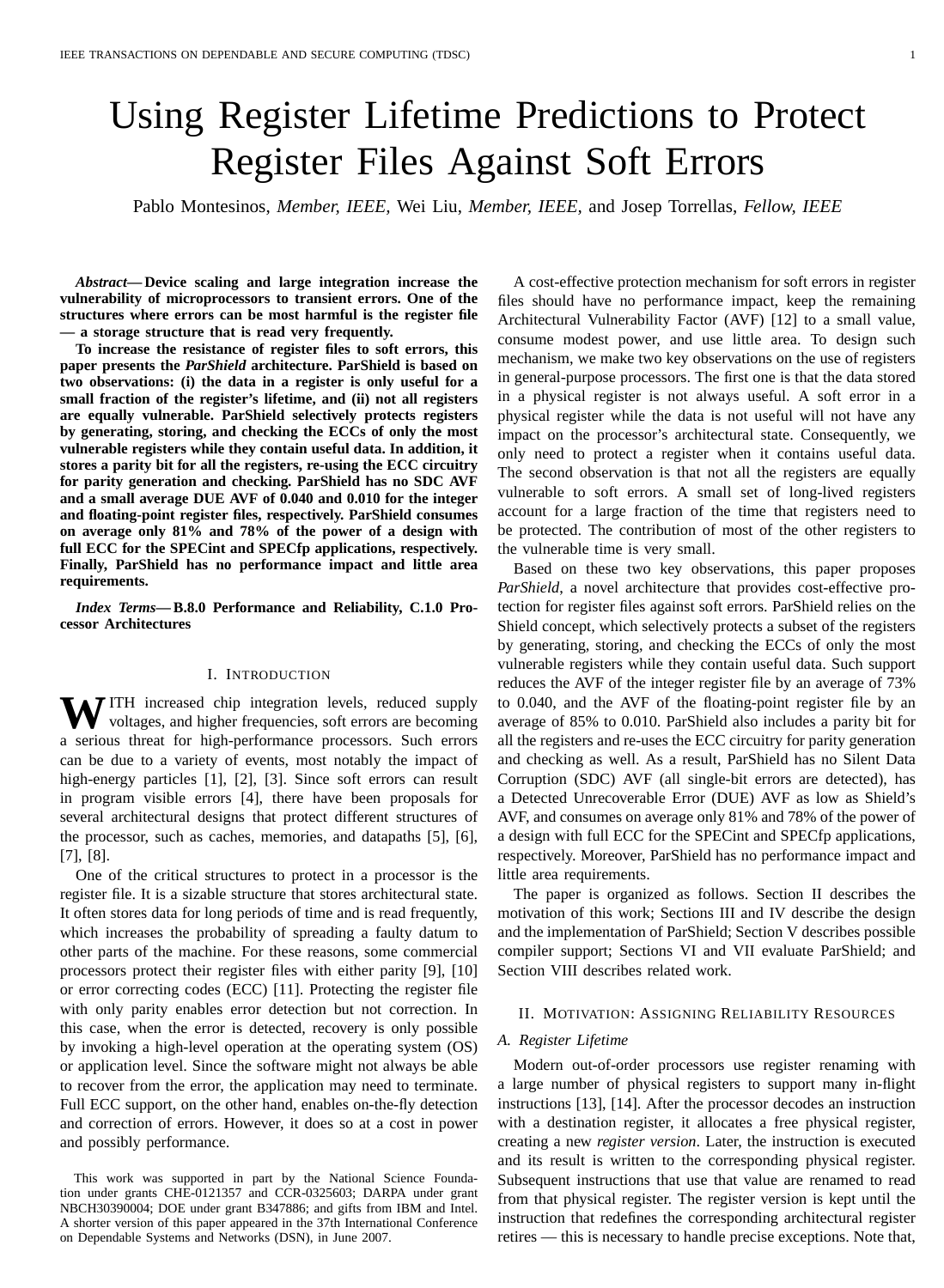

Fig. 1. Physical register holding different register versions (top), and lifetime of its  $n + 1$ th version (bottom).



Fig. 2. ACE periods of two register versions.



As Fig. 1 shows, a physical register successively holds different versions during program execution. Each of these versions is assigned to a potentially different architectural register. In between versions, the physical register remains in *NotAllocated* status.

Fig. 1 also illustrates a register version lifetime. It lasts from register allocation to deallocation, and can be divided into three different periods: from the time the register is allocated until the register is written to; from the time the register is written to until it is read for the last time; and from the last read until the register is deallocated. We call these periods *PreWrite*, *Useful*, and *PostLastRead*, respectively. Note that the register stores valuable data only during *Useful* periods.

# *B. Register ACE Analysis*

Errors are usually classified as undetected or detected. The former are known as Silent Data Corruption (SDC), while the latter are usually referred to as Detected Unrecoverable Errors (DUE) [12]. Errors for which detection and recovery succeeds are not treated as errors.

A structure's *Architectural Vulnerability Factor* (AVF) is the probability that a fault in that structure will result in an error [12]. The SDC AVF and DUE AVF are the probabilities that a fault causes an SDC or a DUE error, respectively. In general, if a structure is protected by an error detection mechanism, its SDC AVF is zero. If the structure has error detection and correction capabilities, its DUE AVF is zero. In this work, we assume that the AVF for a register file is the average AVF of all its bits.

Mukherjee *et al.* [12] proposed the concept of *Architecturally Correct Execution* (ACE) to compute a structure's AVF. ACE analysis divides a bit's lifetime into ACE and un-ACE periods. A bit is in ACE state when a change in its value will produce an error. The AVF for a single bit is the fraction of time that it is in ACE state. To calculate the total time a bit is in ACE state, we start by assuming that its whole lifetime is in ACE state, and then we remove the fraction that can be proven un-ACE. The fraction left is an upper bound on the ACE time. 25.  $\frac{1}{2}$   $\frac{1}{2}$   $\frac{1}{3}$   $\frac{1}{2}$   $\frac{1}{3}$   $\frac{1}{4}$   $\frac{1}{2}$   $\frac{1}{3}$   $\frac{1}{6}$   $\frac{1}{6}$   $\frac{1}{6}$   $\frac{1}{6}$   $\frac{1}{6}$   $\frac{1}{6}$   $\frac{1}{6}$   $\frac{1}{6}$   $\frac{1}{6}$   $\frac{1}{6}$   $\frac{1}{6}$   $\frac{1}{6}$   $\frac{1}{6}$   $\frac{1$ 

As an example, Fig. 2(a) and Fig. 2(b) show two register versions and their ACE and un-ACE periods. In both cases, a free physical register  $R$  is allocated at time  $t_a$  and deallocated at



Fig. 3. Integer (a) and floating-point (b) register lifetime breakdown.

time  $t_w$ , R is written to and, if it will be consumed at least once, it switches to ACE state. Fig. 2(a) depicts a register version that is never read, so it remains in un-ACE state for its whole lifetime. Fig. 2(b) shows a register version that is consumed *n* times, so it enters ACE state at  $t_w$  and remains in it until it is read for the last time at  $t_{rn}$ . A register version is in un-ACE state during its PostLastRead period.

There is one case where a register is read and it should still remain in un-ACE state. This is when the reader instructions are eventually squashed and, therefore, are never committed. For simplicity, however, in this work we do not consider it; if a register will be read, it is ACE.

# *C. Two Key Observations*

Our analysis of SPECint and SPECfp 2000 applications for an out-of-order superscalar processor with 128 integer and 64 floating-point physical registers (Section VI) enables us to make two key observations.

**The Combined Useful Time of All the Registers is Small.** We observe that the time a register version is in *Useful* state is only a *small fraction* of the register's lifetime. Fig. 3(a) shows the average fraction of time that an integer physical register spends in *PreWrite*, *Useful*, *PostLastRead* and *NotAllocated* status for both SPECint and SPECfp applications. As shown in the figure, on average only 18% and 12% of the register lifetime is *Useful* for SPECint and SPECfp applications, respectively. Fig. 3(b) shows that the *Useful* period is even smaller in the case of floatingpoint registers, namely 9% for SPECfp. Thus, there is no need to provide protection during the entire lifetime of a register. Note that since floating-point registers are not used much in SPECint applications, the data on SPECint applications in Fig. 3(b) is not representative. We only show it for completion.

Fig. 4(a) and Fig. 4(b) show the average number of physical registers that are in *Useful* state at a given time in the register files. For the integer one, the average is 19 registers out of 128 for SPECint; it is 17 out of 128 for SPECfp. In the case of the the floating-point register file, the average is only 5 out of 64 for SPECfp.

Overall, we conclude that it is possible to reduce the vulnerability of the register file by only protecting a subset of carefully chosen registers at a time.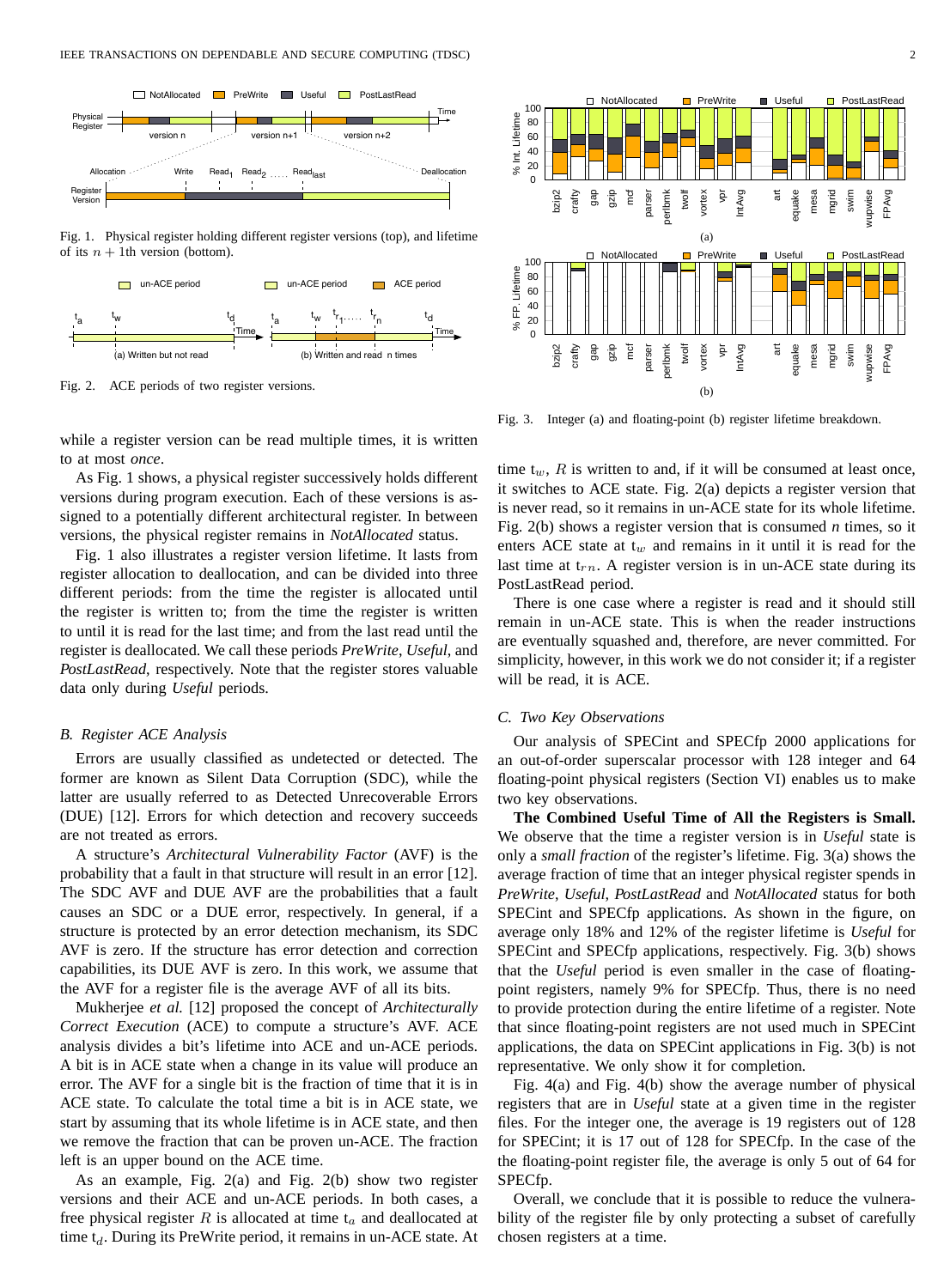

Fig. 4. Average number of integer (a) and floating-point (b) physical registers in useful state.



Fig. 5. Short- and long-lived integer register version characterization.

**A Few Long-Lived Register Versions Provide Much of the Total Useful Time.** The second observation is that not all the register versions are equally vulnerable to soft errors. A small set of long-lived versions account for a large fraction of the time that registers need to be protected. For this section only, we say that a register version is *short-lived* if by the time it is written, an instruction that reads or writes the same architectural register has been renamed. We call the other versions *long-lived*.

To see this effect, consider Fig. 5 and Fig. 6. For each SPEC application, Fig. 5(a) and Fig. 6(a) show the percentage of longand short-lived register versions allocated in the integer and floating-point register files, respectively. On average, less than 10% of the integer register versions are long-lived in SPECint and SPECfp (Fig. 5(a)). For floating-point register versions in SPECfp (Fig. 6(a)), the fraction of long-lived versions is less than 5% on average.

Fig. 5(b) and Fig. 6(b) show the percentage of the useful lifetime that long- and short-lived versions contribute to, in the integer and the floating-point register files, respectively. For integer register versions (Fig. 5(b)), on average 40% and 46%



Fig. 6. Short- and long-lived floating-point register version characterization.

from the few long-lived register versions. For floating-point register versions (Fig. 6(b)), on average 40% of the contribution in SPECfp comes from long-lived versions. Therefore, it is costeffective to give higher protection priority to these long-lived register versions.

# III. PARSHIELD: PROTECTING THE REGISTER FILE

To provide cost-effective protection for register files, we propose *ParShield*. ParShield is composed of (i) the *Shield* structures and (ii) the parity support. In this section, we describe the architecture, focusing mostly on Shield.

# *A. Shield Concept*

ParShield relies on the Shield concept, which involves using ECCs to selectively protect only the subset of most vulnerable registers while they contain useful data. Shield supports three operations on one such register: (i) when the register is written, Shield generates and saves the ECC of the written data, (ii) when the register is read, Shield checks whether the register contents are still valid, and (iii) Shield keeps the ECC of the data until the register is read for the last time. Shield assumes a single-bit fault model.

Fig. 7 shows the Shield architecture. It adds three hardware components to a traditional register file for an out-of-order processor: a table that stores the ECCs of some registers, a set of ECC generators and a set of ECC checkers. The ECC table is organized as a CAM. It protects the most vulnerable register versions in the register file. Each entry protects one register version and consists of: (i) a *tag* with the physical register number, (ii) a *parity* bit for the tag, (iii) the *ECC* bits of the data in the register, and (iv) a set of *Status* bits that are used during the replacement of the ECC table entries.

When a physical register is about to be written, a request for protection is sent to Shield. If Shield decides to protect the register, it tries to allocate an entry for that version. The entries in the ECC table are not pre-allocated during the register renaming stage because there is no need to protect a register version during PreWrite time. Once an entry has been successfully allocated in the ECC table, an ECC generator calculates the ECC of the register data in parallel with the register write operation.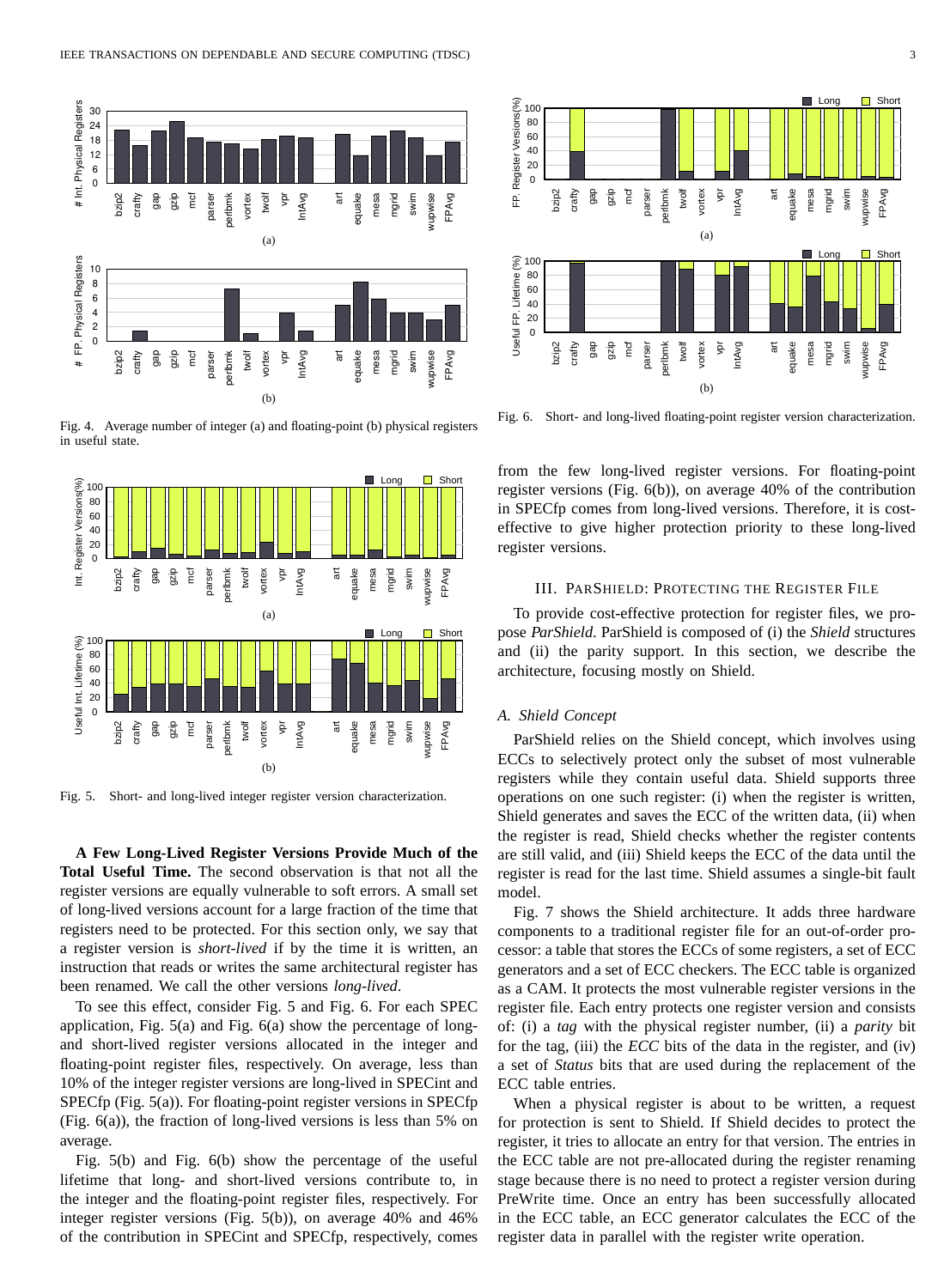

Fig. 7. Shield architecture.

When a physical register is read, the register file sends its data to both the datapath and Shield (Fig. 7). Shield checks whether there is an entry in the ECC table whose tag matches the physical register number. If so, Shield checks the tag's parity, and sends the corresponding ECC to an ECC checker to verify the data's integrity. If an error is detected in the tag — thanks to the parity bit — the corresponding entry in the ECC table is invalidated and the processor proceeds. If the ECC checker detects an error in the register data, the processor stalls and takes the following actions to recover from the error: (i) it fixes the register data, (ii) it flushes the reorder buffer (ROB) from the oldest instruction that reads the register version, and (iii) it flushes the whole ECC table and resumes. Finally, if there is no error, the ECC checker signals no error and the processor proceeds.

Each entry of the ROB is augmented with two Finish bits, one for each of the two potential source operand registers. These bits are set if, when the corresponding operand was read, it either completed the ECC check or was not protected by Shield. Singleoperand instructions have one bit always set.

When an instruction reaches the head of the ROB and is ready to retire, the Finish bits are checked. If at least one of the bits is not set, the instruction cannot retire; it has to wait for the ECC checker to finish and set the bit(s), or for the ROB to get full. In the latter case, the instruction is retired without taking the Finish bits into consideration in order to minimize performance degradation. Our experiments show that the ROB provides enough slack for the ECC checker to verify the integrity of the data without affecting the IPC.

An entry in the ECC table is deallocated and assigned to another register version when the Shield replacement algorithm decides to evict it or when a new version of the same physical register is written and sent to Shield for protection. When an entry is evicted from the ECC table, its associated register version will no longer be protected.

#### *B. Entry Allocation and Replacement*

When Shield receives a request for protection for a physical register version, it tries to allocate an entry in the ECC table. If there is an entry in the table protecting a previous version of the same physical register, Shield re-assigns the entry to the new version. Otherwise, Shield attempts to pick a free table entry. Since the table is much smaller than the register file, there



Fig. 8. Predicting short-lived registers.

may be no free entry, and a decision has to be made to either replace an existing entry in the ECC table or abort the allocation. Entry replacement has to be done carefully. Replacing a recentlyallocated entry that protects a long-lived register to accommodate a new one that will protect a short-lived register increases the vulnerability of the system. Therefore, Shield needs to predict the lifespan of register versions.

*1) Predicting Short- and Long-lived Registers:* When Shield considers evicting an entry from the ECC table, it does not know whether the register version that it protects is still in its useful time or not. Shield's goal is to evict the entry that contributes the least to the overall register file's AVF. Since a long-lived register contributes more to the register file's AVF than a short-lived one, Shield tries to evict short-lived registers. To this end, Shield extends the short-lived register predictor proposed by Ponomarev *et al.* [15]. In the following, we first describe their approach and then how we augment it.

Fig. 8 illustrates how Ponomarev *et al.*'s short-lived register predictor works. It maintains a bit vector, called *Renamed*, that has one bit per physical register. In Fig. 8, under *original code*, a LOAD instruction loads into architectural register R1. After R1 is used in the ADD instruction, the MUL instruction overwrites R1. Therefore, the MUL is a *renamer* for the LOAD. In the *renamed code*, R1 has been renamed to P12. When the MUL is renamed, it sets the bit Renamed[12]. If by the time the LOAD loads the data into P12, the Renamed[12] bit is set, P12 is considered to be short-lived.

Although this predictor is simple and often effective, it is limited. Specifically, suppose that the ADD is the only consumer of R1. In this case, we would want to consider P12 to be a shortlived register. However, if the LOAD has loaded the data before the MUL is renamed, P12 will not be predicted as a short-lived register.

To extend the capability of Ponomarev *et al.*'s algorithm, we reformulate the Renamed vector. We call it the *Events* vector, and it has two bits for each physical register, namely *Events.Renamed* and *Events.Used*. The rules for the Events.Renamed bit are identical to the Ponomarev *et al.*'s scheme. The new Events.Used bit is set when renaming an instruction that consumes the physical register. Based on the Used and Renamed bits, when we are about to write to a physical register, we predict the register's lifespan as one of the following four types: 1) *long-lived*, if both Used and Renamed bits are reset, 2) *dead*, if only the Renamed bit is set, 3) *short-lived*, if only the Used bit is set, and 4) *ultrashort-lived*, if both Used and Renamed bits are set.

Fig. 9 shows an example of how our proposed predictor works. In the *original code*, the MUL and DIV instructions act as the renamers for the first and second LOAD instructions, respectively. Therefore, the Events.Renamed bits of P12 and P7 are both set. Our algorithm also sets the Events.Used bit of P12 because R1 is used by the ADD. However, since R2 is never used, the Events.Used bit of P7 remains reset. The four possible combinations of the Used and Renamed bits are shown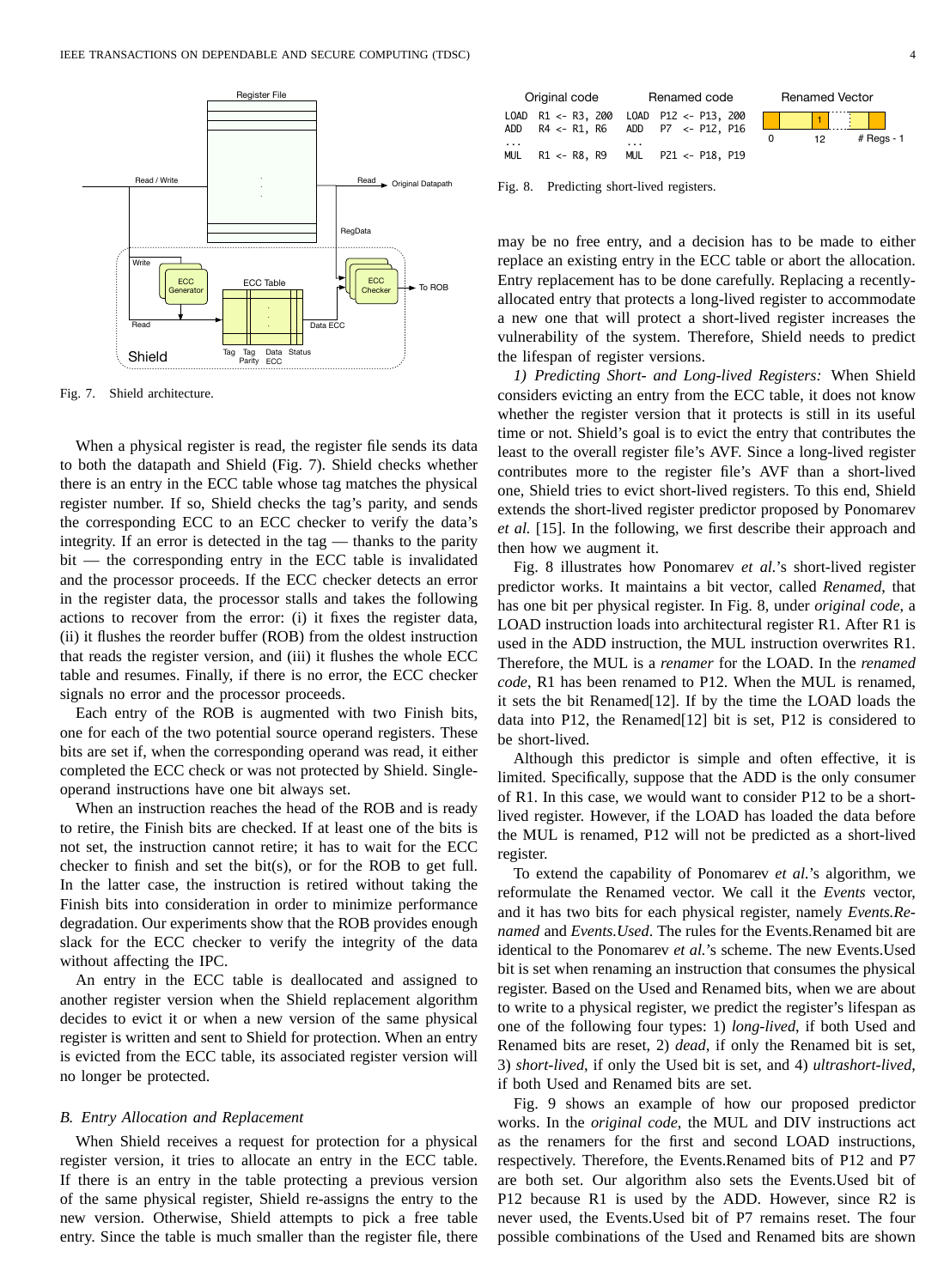

Fig. 9. Predicting the lifespan of physical register versions.

TABLE I EFFECTIVE REPLACEMENT POLICY IN ECC TABLE.

| Prediction   | Entries that can be replaced  |
|--------------|-------------------------------|
| Long         | Free, Ultrashort, Short, Long |
| <b>Short</b> | Free, Ultrashort, Short       |
| Ultrashort   | Free, Ultrashort              |

in Fig. 9(b). *Dead* register versions are not protected by Shield.

*2) Entry Replacement:* For each protection request, Shield receives the register's *Events* bits along with the register number and data. If there is neither an entry protecting the same physical register nor a free entry in the ECC table, Shield has to replace an existing entry or abort the allocation. Note that ECC table entries can only be allocated when a register version is written. Once a register version loses its ECC table entry, it cannot get a new one, and remains unprotected for the rest of its lifetime.

We propose a replacement policy that we call *Effective*. It uses the expected lifespan of a register version to select the entry to replace. It works as follows: when a victim entry is needed, Shield tries to select an entry that protects a register version with a shorter or same expected lifespan than the one to be protected. If such an entry is unavailable, Shield aborts the allocation. Table I shows the types of entries that can be replaced for a register version according to its prediction. For example, if a register version is predicted as short, it tries to replace an entry marked as free, ultrashort, and then short — in this priority order.

We also dynamically adjust the entry type to reflect the fact that the expected lifespan gets shorter after reads. When an ultrashort or short entry is read, the type changes to free or ultrashort, respectively. The type of long entries is never changed since these entries tend to have long lifespans and may be read many times during their lifetime.

The information about the type of register version that an ECC table entry contains is kept in two Status bits (Fig. 7). The four possible states of the Status bits are *long*, *short*, *ultrashort*, and *free*.

# *C. Entry Deallocation*

An ECC table entry protects a given register version until the replacement algorithm reassigns the entry to another version. After a register version is read for the last time, it is effectively stale, and it is useless to protect it anymore. Ideally, Shield would like to know the time of the last read to a register version so that it can deallocate the entry then. However, Shield has no way of knowing whether a read is the last one. Therefore, it is possible to have stale entries in the ECC table. These stale entries hurt the efficiency of Shield because they protect nothing and occupy resources. The situation is worse if these stale entries are

marked as long, because they have less chance of being replaced compared to short ones.

To remove stale entries from the ECC table — especially the ones marked as long — we send explicit signals (called *eviction* signals) to the ECC table to indicate which entries just became stale. When the ROB sends a signal to release a physical register, this same signal is also forwarded to the ECC table as an eviction signal. If the ECC table has the corresponding entry, it marks it as free.

# *D. Error Recovery*

Since we use single error correction with double error detection (SEC-DED) codes in this study, Shield allows the processor to recover from transient single-bit errors in the register file and detect double-bit errors. Although the processor may also recover from some double-bit errors, in this paper we only focus on single-bit errors.

When an ECC checker detects that the register data read by instruction  $I$  has a single-bit error, the processor stalls and enters recovery mode. First, the checker fixes the error and writes the corrected data back to the physical register (say P). Second, Shield examines the ROB looking for the oldest instruction that reads P and flushes that instruction as well as the others that follow it. Note that only flushing  $I$  and the instructions that follow it is not enough to recover from the error. Imagine that an instruction  $J$  older than  $I$  reads  $P$  after  $I$  did, but before the error is detected by the ECC checker. The data that  $J$  reads has already been corrupted. Consequently, the processor has to flush from the oldest instruction that reads P. The ECC table is then flushed so no entry in the ECC table protects one of the registers that were removed from the ROB. Finally, the processor can resume.

If an error occurs in a mispredicted path, Shield will still recover from it for simplicity.

# *E. AVF of a Register File with Shield*

Fig. 10 shows different physical register versions, their associated ECC table entry, and the time during which they are vulnerable to errors (ACE cycles). In Fig. 10(a), Shield cannot allocate an entry for the register version and, therefore, the register is in ACE state during its whole useful lifetime. In Fig. 10(b), an entry was protecting the register version but is evicted before the version is read for the first time. As a result, the register is in ACE state during its whole useful lifetime. In Fig. 10(c), the entry is evicted after the register version is read at least once but before its last read. Consequently, Shield only protects the version until the read just before the eviction. After that read, the register is in ACE state. Finally, in Fig. 10(d), the ECC entry remains allocated for the whole useful lifetime of the register version. The version is completely protected and is never in ACE state.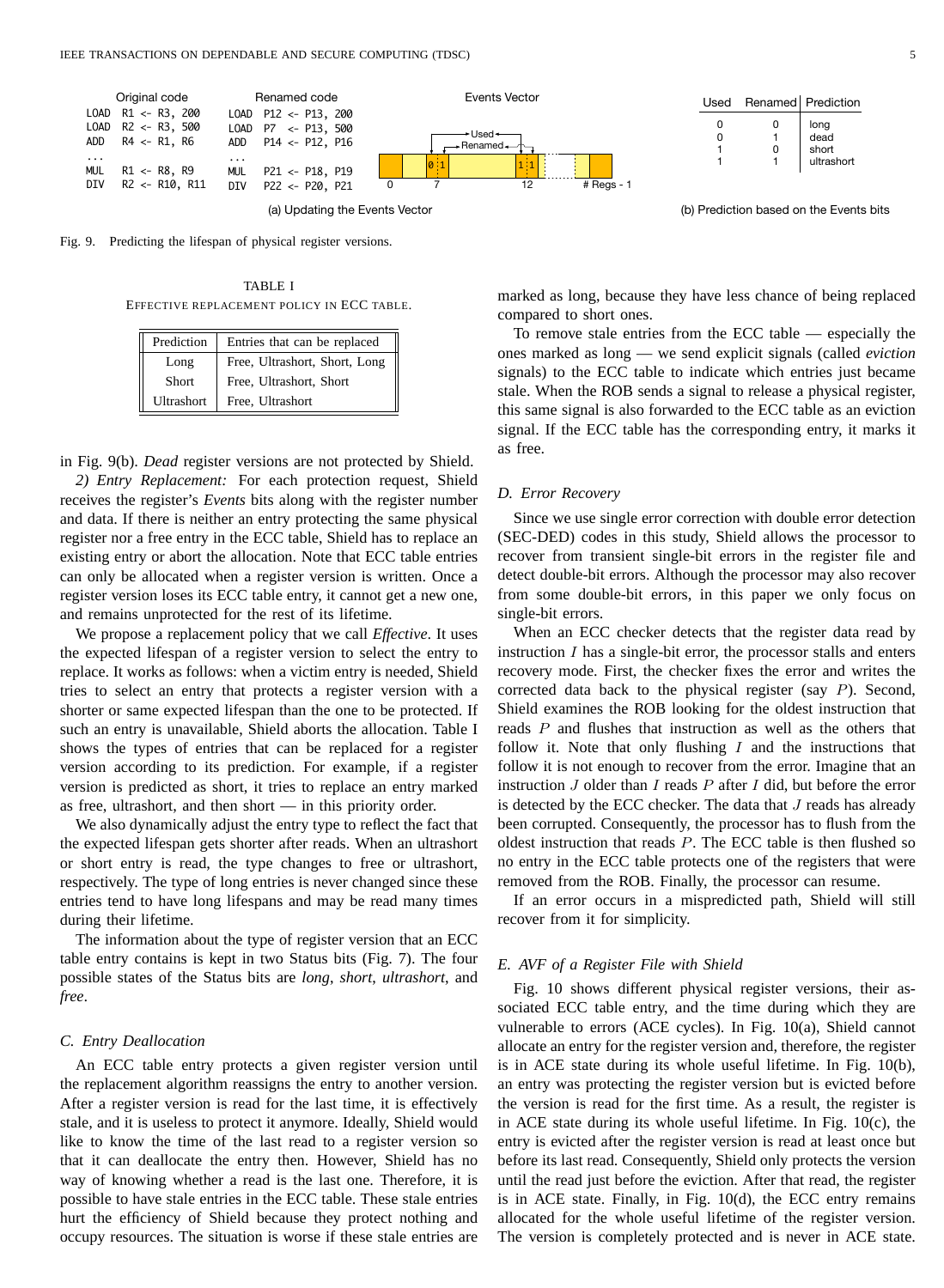

Fig. 11. ACE and un-ACE periods for fully and partially bypassed register versions.

However, the longer an entry protects a dynamically dead register, the less efficient Shield is. By using the eviction signal described in Section III-C, we are able to mitigate this effect. Using the four cases in this figure, we can compute the ACE cycles of each register version. Since the AVF of a physical register is the fraction of ACE cycles, we can then easily compute the AVF of each physical register and of the whole register file.

To calculate the overall AVF of the system, we also have to take into account the possibility of a bit flip in the ECC table or the Finish bits in the ROB. The tag in the ECC table is protected by the parity bit, and therefore a bit flip in this field can be detected. Shield then deallocates the damaged entry from the ECC table. A bit flip in the ECC field can be easily detected and corrected during the integrity check. A bit flip in the Status bits will not affect the correctness of the system — only the efficiency of Shield. Thus, the AVF of the ECC table is 0.

Finally, the AVF of the Finish bits is also 0, assuming a single-bit error model. If any of the Finish bits flips to 0, the corresponding instruction will stay longer at the head of the ROB, but will eventually retire when the ROB gets full. If any of the Finish bits flips to 1, the instruction might retire before it is actually checked. However, since we are assuming than only one error can occur at a time, no other error can occur and the register data has to be correct.

# *F. ParShield: Shield Plus Full Register Parity*

Finally, we extend Shield with storage for a parity bit for all the physical registers in the processor, and re-use the ECC circuitry for parity generation and checking as well. The result is the complete *ParShield* architecture. With the parity bit, *ParShield* reduces the SDC AVF to zero (all errors are detected) — although the DUE AVF is equal to the AVF of plain Shield (the exposure to non-correctable errors remains the same as in plain Shield). Moreover, this is accomplished at a very small cost in hardware and power.

Specifically, consider when a register write sends a protection request to the ECC table. While ParShield is checking if it should generate the data's ECC and enter them in the table — depending on the type of register version and the current contents of the ECC table — ParShield uses one ECC generator to compute the data's parity and store it in a Parity bit vector. Such operation takes a small fraction of the time taken by the generation of the full ECC.

In the same way, consider when a register read sends a request to the ECC table. While ParShield is checking if the ECC table

TABLE II PERCENTAGE OF BYPASSED REGISTER READS IN SPECINT AND SPECFP

| Suite   | Bypassed Register Reads (%) |
|---------|-----------------------------|
| SPECint | 26.3                        |
| SPECfp  | 32 2                        |

contains the corresponding entry, ParShield reads the Parity bit vector and uses one ECC checker to check the parity. Again, this operation takes little time. Moreover, computing and checking the parity bits consumes much less power than computing and checking ECCs.

# IV. IMPLEMENTATION ISSUES

## *A. Bypass Network*

Processors use the bypass network to send results from one functional unit to another so that dependent instructions can execute back to back. Table II shows that, on average, 26% (SPECint) and 32% (SPECfp) of all register reads take their data from the bypass network, thus not accessing the register file. We therefore need to include register bypassing in our model of AVF.

We distinguish two kinds of bypasses for a register version: (i) all its consumers read the value from the bypass network, and (ii) some of the consumers read it from the register file while others read it from the bypass network. We refer to the former as *full bypass* and to the latter as *partial bypass*.

Calculating the AVF for register versions that are fully bypassed is straightforward. Since the data stored in the register file is never used, their AVFs are zero. On the other hand, partially bypassed versions need to be protected from the time the data is written until their last non-bypassed read.

Fig. 11(a) shows an example where an ADD instruction generates a version of register P1, which is then read by subsequent MUL and SUB instructions. We assume that the SUB is P1's last use. Fig. 11(b) shows the ACE and un-ACE periods if the result is fully bypassed. Neither the MUL nor the SUB accesses the register file. Therefore, this P1 version remains un-ACE during its entire lifetime. In Fig. 11(c), the SUB instruction reads P1 from the register file and, therefore, P1 remains ACE until the SUB executes.

#### *B. Accessing the ECC Table*

The ECC table needs fewer ports than the register file. The reason is that the table is not as performance-critical as the register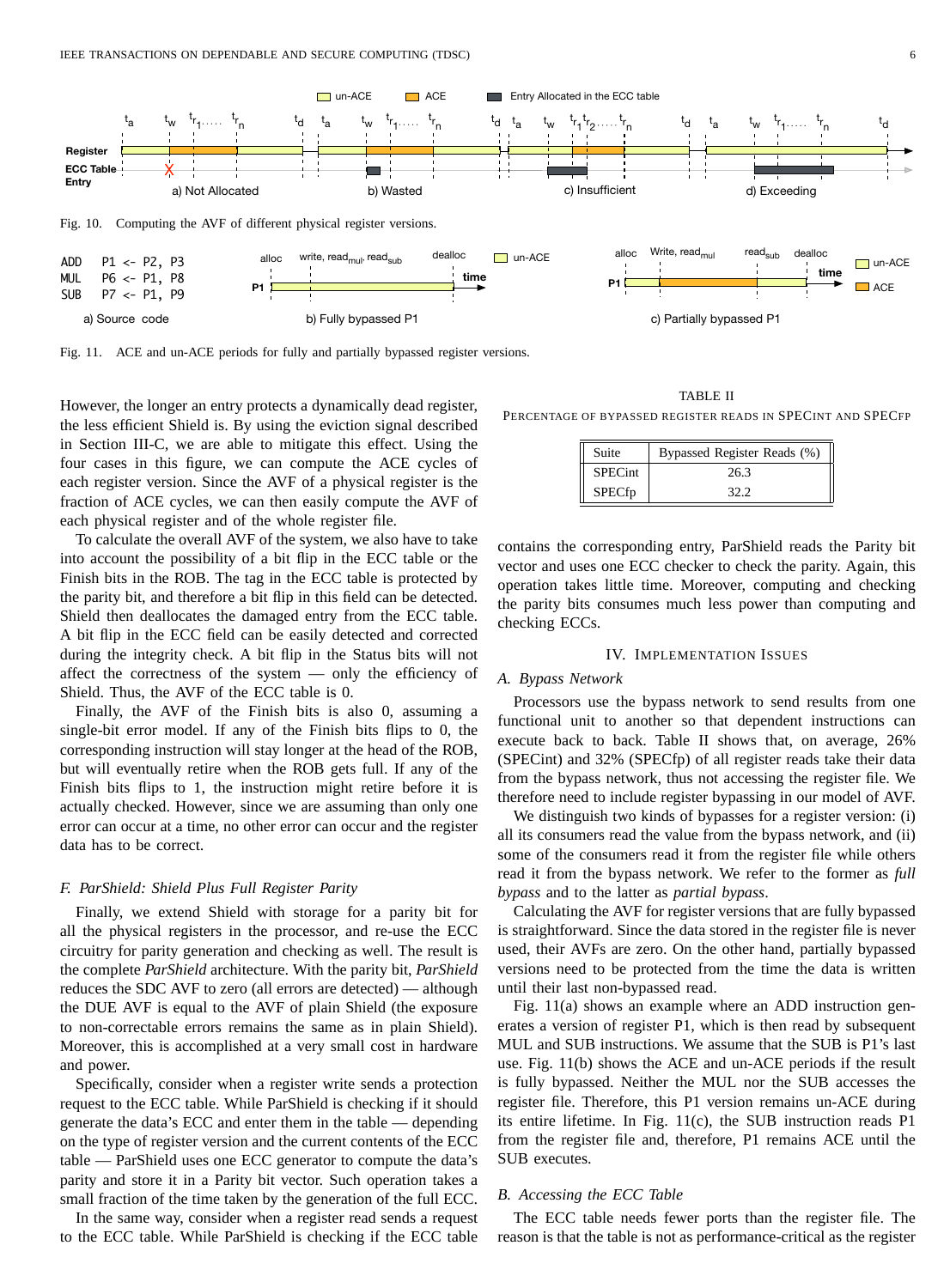#### TABLE III

AVERAGE NUMBER OF READS AND USEFUL LIFETIME (MEASURED IN CYCLES) OF REGISTER VERSIONS IN CERTAIN ARCHITECTURAL REGISTERS.

|         | Architectural Register |          |               |          |                |          |                |          |
|---------|------------------------|----------|---------------|----------|----------------|----------|----------------|----------|
|         | \$at or \$1            |          | $$v0$ or $$2$ |          | $$gp$ or $$28$ |          | $$ra$ or $$31$ |          |
|         |                        |          |               |          | (in millions)  |          |                |          |
| App.    | $#$ of                 | Useful   | $#$ of        | Useful   | # of           | Useful   | $#$ of         | Useful   |
|         | Reads                  | Lifetime | Reads         | Lifetime | Reads          | Lifetime | Reads          | Lifetime |
| bzip2   | 1.0                    | 10.2     | 0.9           | 4.9      | 14.6           | 561.3    | 1.0            | 39.3     |
| crafty  | 1.0                    | 10.1     | 1.1           | 7.3      | 1.1            | 575.9    | 1.0            | 25.2     |
| gap     | 1.0                    | 6.9      | 1.1           | 11.2     | 19.8           | 1686.1   | 1.0            | 7.8      |
| gzip    | 1.0                    | 5.0      | 1.2           | 9.0      | 10.1           | 668.4    | 1.0            | 73.0     |
| mcf     | 1.0                    | 6.5      | 1.0           | 17.8     | $\Omega$       | $\Omega$ | 1.0            | 8940.1   |
| parser  | 1.0                    | 17.7     | 1.0           | 12.9     | 12.2           | 1033.8   | 1.0            | 18.6     |
| perlbmk | 0.0                    | $\Omega$ | 1.0           | 7.3      | $\Omega$       | $\Omega$ | 1.0            | 8.4      |
| twolf   | 1.0                    | 49.3     | 1.0           | 20.5     | 16.9           | 1487.5   | 1.0            | 239.7    |
| vortex  | 1.0                    | 5.7      | 1.4           | 6.7      | $\Omega$       | $\Omega$ | 1.0            | 11.9     |
| vpr     | 1.0                    | 14.4     | 1.0           | 5.5      | 1.5            | 82.7     | 1.0            | 72.5     |
| IntAvg  | 0.9                    | 12.6     | 1.1           | 10.3     | 7.6            | 609.6    | 1.0            | 943.65   |

file and, therefore, does not need to be multiported for the worst case — twice as many read ports as the issue width and as many write ports as the issue width. Consequently, we reduce the number of ports and perform the ECC generation and checking off the critical path. If necessary, we support some small queueing of requests, which does not affect performance because instructions often wait in the ROB for a long period before committing.

In reality, there is rarely any queueing. One reason is that many instructions have fewer than two register operands. Moreover, many reads obtain their data from the bypass network and, therefore, do not access the ECC table. In addition, many register writes do not create an entry in the ECC table. Specifically, *dead* versions (Section III-B.1), *ultrashort* versions that find the table full with non-*ultrashort* versions, and *short* versions that find the table full with *long* versions, skip ECC generation and table update.

In some cases, ParShield adds additional updates to the ECC table tags. These are caused by the eviction signals (Section III-C). However, these signals are infrequent. They are only sent when the physical register to be freed was predicted as *long* — Fig. 20 shows that, on average, less than 10% of the register versions are predicted as *long*. The rationale is that *short* and *ultrashort* register versions are aged automatically and evicted from the ECC table at a much faster pace than *long* ones typically before the register is freed.

# *C. Using More Architectural Knowledge to Improve Efficiency*

It is possible to extend the algorithm of Section III-B.1 that predicts the lifespan of register versions by leveraging the usage patterns of certain architectural registers. The goal is to improve the prediction accuracy, given that some architectural registers have a specific purpose and, therefore, special usage patterns.

Table III shows the average number of reads and useful lifetimes of register versions in certain architectural registers of the MIPS ISA [16] for the SPECint application suite.

Columns 2-5 describe the \$at and the \$v0 architectural registers. The former is used by the assembler, while the latter is utilized as a return value register. It can be seen that both of them have very short useful lifetimes and are typically read only

| (a)                     | (b)                                    | (c)                       |
|-------------------------|----------------------------------------|---------------------------|
|                         |                                        | FREE $(e1)$               |
| $ST r1->r6]$            | $ST r1\{last\}$ ->[r6]                 | $ST (r1, e1)$ ->[r6]      |
|                         | .                                      | .                         |
| $ADD r2 < -r1.r3$       | ADD $r2 < -r1, r3$                     | ADD $r2 < -(r1, e1)$ , r3 |
| $\cdot$ $\cdot$ $\cdot$ | $\cdots$                               | .                         |
| MUL r1<-r5,r4           | MUL $r1\{\textbf{L}\}\text{<-}r5$ , r4 | MUL $(r1, e1) < -r5, r4$  |

Fig. 12. Original code (a), code for compiler-assisted ECC-table (b), and code for compiler-managed ECC-table (c).

once. Even though it could be beneficial to deallocate the ECC table entries that protect them after one read, we observe that they are likely to be predicted as *ultrashort* and evicted from the table very quickly.

Columns 8-9 show that register \$31, or *return address pointer* register, is also read once per allocation but has a longer lifetime. However, because it is reallocated shortly after it is read, explicitly deallocating it from the ECC has little effect. As a result, we did not explicitly deallocate the entries that protect the physical mappings of registers \$at, \$v0 and \$ra.

The *global pointer* register (\$gp) is used to reference global variables. Unlike the other registers in Table III, it is read many times and has a long useful lifetime. It is important, then, that the ECC table protects it for as long as possible. Therefore, in the ECC table, we pin the entry that protects the physical mapping of the global pointer until it receives an eviction signal.

# V. USING THE COMPILER TO IMPROVE PARSHIELD'S **EFFICIENCY**

The ParShield implementation presented in this paper is a hardware-only approach. The hardware is responsible for allocating and deallocating entries in the ECC table and for deciding which register versions to protect based on the prediction of version lifetime. Such hardware-only approach is fully transparent to software and, therefore, neither software modification nor recompilation is required. However, when changes in software or re-compilation are possible, a more cost-effective hardwaresoftware co-design approach may be possible.

ParShield's lifetime prediction algorithm depends on the size of the instruction window. A larger window would allow the processor to obtain more information about the register versions' lifetime. Unfortunately, scaling the microarchitectural structures in an out-of-order processor has been proven difficult [17]. On the other hand, the compiler observes the entire program and, by using dataflow and interprocedural analysis, can determine the lifetime of most register versions. When the compiler identifies a register version as long-lived, it can either (i) mark it and let the hardware decide for how long or whether to allocate an entry for it in the ECC table, or (ii) manage the allocation and deallocation of the ECC table entry for that register version. We refer to the first approach as *compiler-assisted* and to the second one as *compilermanaged*.

As an example, consider the code in Fig. 12(a), and assume that the compiler determines that r1 holds a long-lived register version. In the compiler-assisted approach (Fig. 12(b)), the compiler annotates the MUL instruction indicating that the register version that MUL creates is likely to be long. However, it is up to the hardware to decide for how long or whether to protect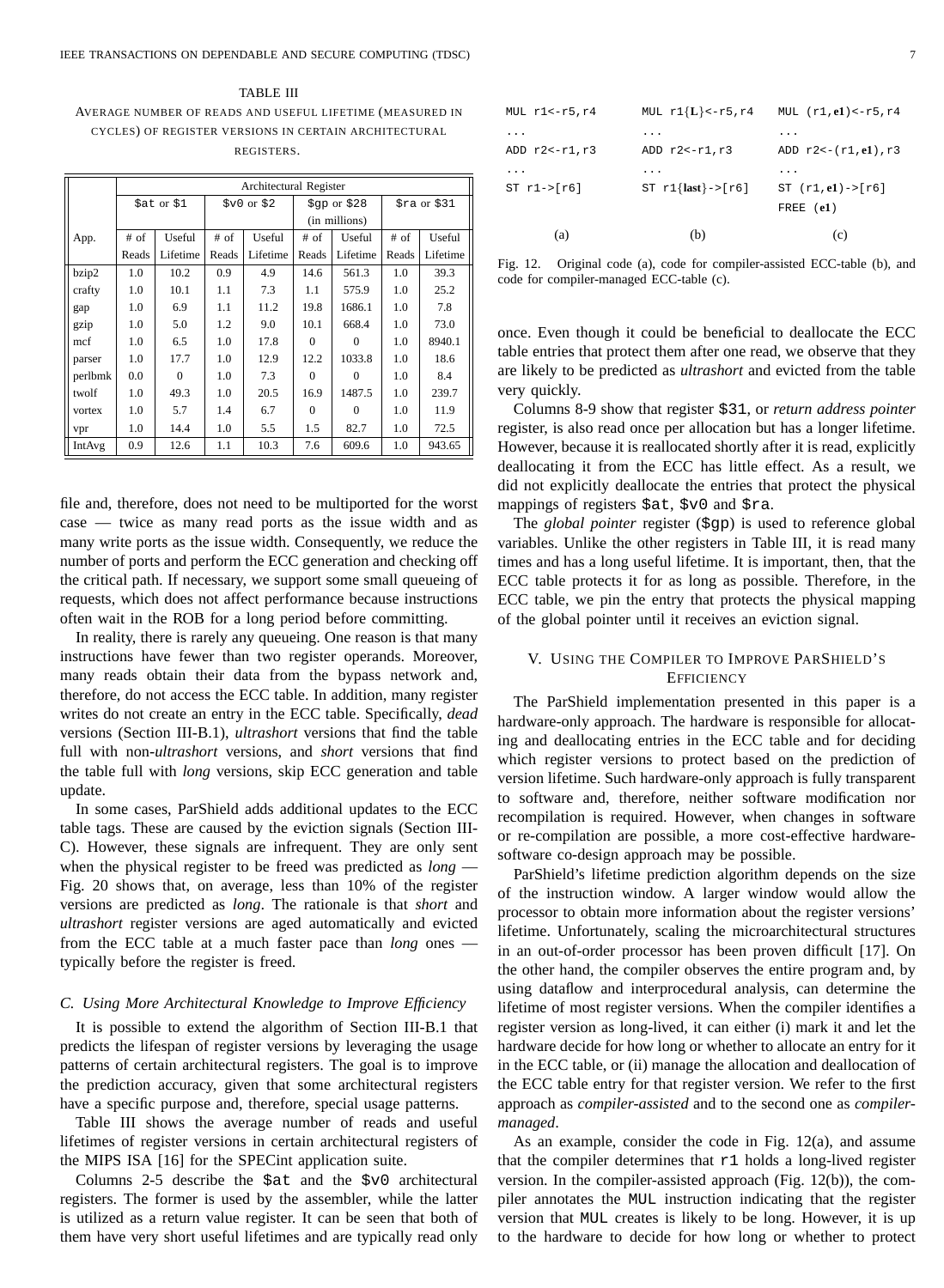```
LD r3<-[r4] % cache miss
MOV r2<-r5
ADD r1<-r2,r3
```
Fig. 13. Example of long-lived register version  $(r2)$  due to a long-latency instruction (LD).

| ADD $r5<-r1, r2$     | $ADD r5 < -r1.r2$         |
|----------------------|---------------------------|
| MUL r6<-r7.r5        | MUL r6<-r7, r5            |
|                      | $ST$ r5 $\rightarrow$ mem |
| $\ldots$ 1000s insts |                           |
|                      | $\ldots$ 1000s insts      |
| SUB $r1<-r6, r5$     |                           |
|                      | LD $r5$ < $-$ mem         |
|                      | SUB $r1<-r6, r5$          |
|                      |                           |
|                      |                           |
| (a)                  | (b                        |

Fig. 14. Original code (a) and spilling a long, vulnerable register version to memory (b).

r1's version in the ECC table. In the compiler-managed approach (Fig. 12(c)), the ECC table is fully controlled by software. The compiler assigns ECC table entry e1 to r1, and informs the hardware that it must access  $e1$  to verify  $r1$ 's integrity for the ADD and ST instructions.

However, compiler-based register lifetime prediction also faces some issues due to the lack of dynamic execution information. For example, consider the code in Fig. 13. The compiler predicts r2's version as short-lived. Now suppose that the LD instruction causes a cache miss, therefore taking hundreds of cycles until data returns. As a result, r2 stays in the register file for a long time. Since it was predicted as short-lived, an ECC table entry may not have been allocated, therefore hurting the register file's AVF. This happens because the compiler lacks dynamic information. Previous work [18] has shown that it is possible to statically identify the instructions that depend on a delinquent load. In the example, that would mean that r2 would be considered longlived.

Another limitation of the hardware-only approach is that it is often impossible to determine whether an instruction is the last one reading from a register version. This is not true in the case of the compiler, which, in many cases, can detect the last use of a register version. When this happens, the compiler marks the read instruction as the last read (Fig. 12(b)) or introduces a new instruction that causes the ECC table to deallocate the entry (Fig. 12(c)).

Finally, other compiler techniques might help reduce the register file AVF and can be used with both *compiler managed* and the *compiler assisted* approaches. For example, register spilling could be modified so that long, vulnerable register versions are sent to memory —which is likely to be ECC-protected— instead of keeping them in the register file. Consider the code in Fig. 14(a). Suppose that only the MUL and SUB instructions read from  $r5$ , and that they are very far apart in the instruction stream. As a result, r5's stays in the register file in useful state for a long time. In many cases, the compiler could detect such situations and send r5 to memory right after the MUL instruction, and bring it back right before the SUB. Fig. 14(b) illustrates this case.

TARI F IV REGISTER CONFIGURATIONS EVALUATED

| Configuration Description |                                                   |
|---------------------------|---------------------------------------------------|
| <b>Baseline</b>           | Register files with no parity or ECC protection   |
| Shield                    | Baseline + Shield (Section III-A)                 |
| ParShield                 | Shield + parity for all registers (Section III-F) |
| <b>FullECC</b>            | Baseline $+$ ECC for all registers                |

#### VI. EVALUATION METHODOLOGY

We use SESC, a cycle-accurate execution-driven simulator [19] to model the processor and memory system architecture of Table V. The architecture is a MIPS-like 3-issue out-of-order processor with two levels of caches, a 128-entry integer register file with 6 read and 3 write ports, and a 64-entry floating-point register file with 4 read and 2 write ports.

We evaluate the performance and the power of this architecture with the register file configurations of Table IV. *Baseline* is the architecture with no protection for the register files. *Shield* is Baseline plus the Shield architecture of Section III-A. As shown in Table V, the ECC table for the integer register file has 32 entries and 3 read and 3 write ports; the ECC table for the floatingpoint register file has 16 entries and 2 read and 2 write ports. The number of ECC generators and checkers is the same as the number of write and read ports in the ECC table, respectively. *ParShield* is Shield plus the parity bit for all registers (Section III-F). Finally, *FullECC* is Baseline plus ECC for all the 128 integer registers and 64 floating-point registers. In all cases, 8-bit ECC codes are used to protect the 64-bit registers.

We evaluate the architectures with SPECint and SPECfp 2000 applications running the *Ref* data set. All of the applications are included except those that are not supported by our current framework. The applications are compiled using *gcc-3.4* with -O3 optimization enabled. After skipping the initialization (typically 1- 6 billion instructions), each application executes around 1 billion instructions.

Since applications do not run to completion, we are unable to determine whether or not a register is in ACE state when the simulation finishes. For example, if a simulation ends right after  $t_w$  in Fig. 2(a), we would not know if the period after the write is ACE or un-ACE. To handle these edge effects, we use the *cooldown* technique that was proposed by Biswas *et al.* [20]. During the cooldown interval, we track the registers that were live at the moment that the simulation stopped. This helps us determine if a register was in ACE or un-ACE state.

# VII. EVALUATION

In this section, we first examine the AVF results and the power and area consumption, then perform a sensitivity analysis, and finally examine register lifespan prediction.

## *A. AVF Results*

We compare the AVF of Baseline to that of Shield with different replacement policies in the ECC table: *Random*, *LRU*, *Effective* (proposed in Section III-B.2), and *OptEffective*. The latter augments *Effective* with the pinning optimization described in Section IV-C. Recall that ParShield has an SDC AVF equal to zero (all errors are detected) and a DUE AVF equal to Shield's AVF. Finally, the AVF of FullECC is zero.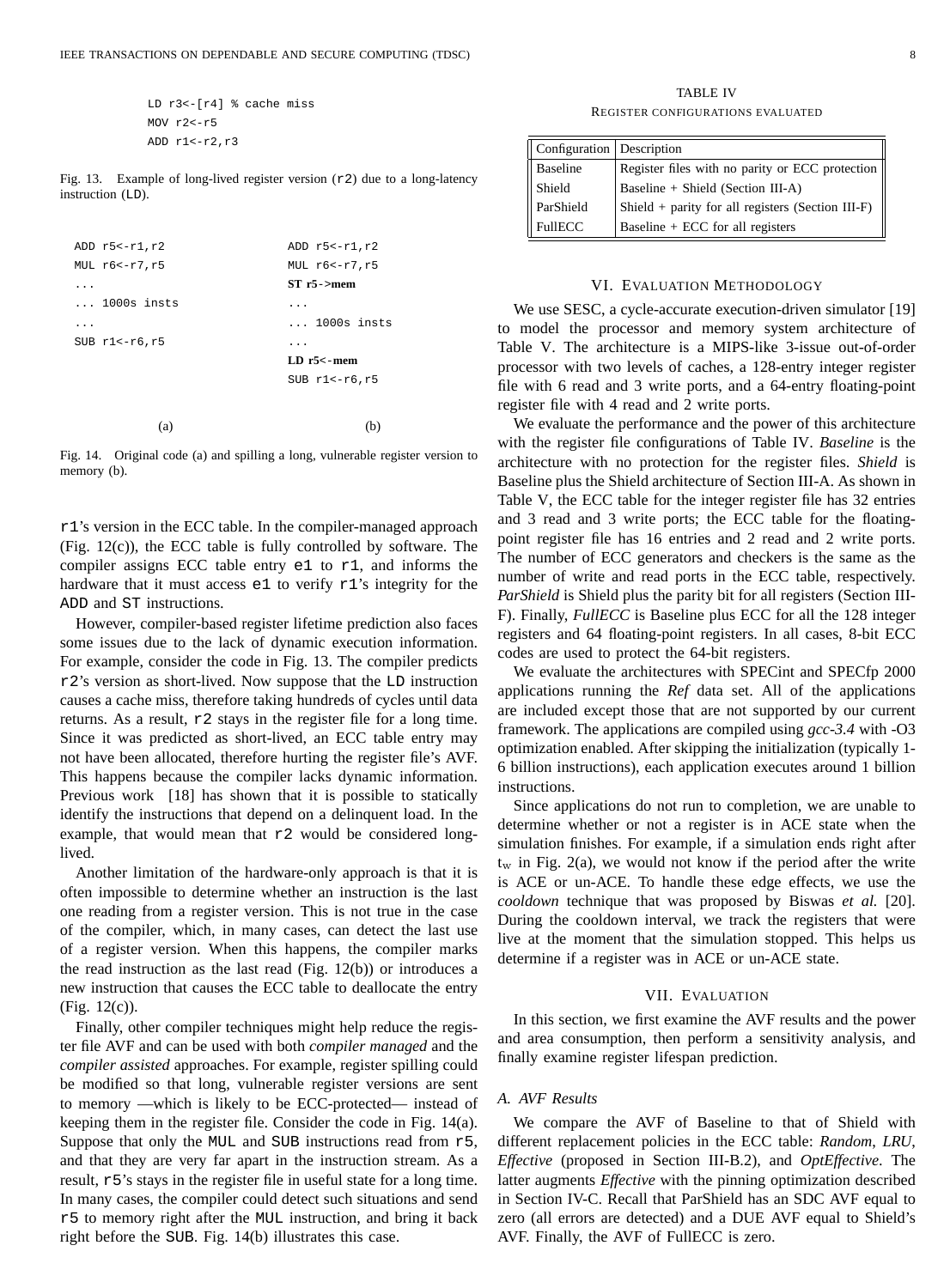| Processor          |                 | Register File |         | Cache & Memory        |              | ParShield                |             |
|--------------------|-----------------|---------------|---------|-----------------------|--------------|--------------------------|-------------|
| Frequency          | 4 GHz           | Integer:      |         | L1 Cache:             |              | Integer:                 |             |
| Fetch/Issue/Retire | 6/3/3           | Entries       | 128     | Size, assoc, line     | 16KB, 4, 64B | ECC table entries, width | 32, 18 bits |
| ROB size           | 126             | Width         | 64 bits | Latency               | 2 cycles     | $R/W$ ports              | 3/3         |
| I-window           | 68              | $R/W$ ports:  | 6/3     | L <sub>2</sub> Cache: |              | ECC latency              | 4 cycles    |
| LD/ST queue        | 48/42           |               |         | Size, assoc, line     | 1MB, 8, 64B  |                          |             |
| Mem/Int/FP unit    | 2/3/2           | FP:           |         | Latency               | 12 cycles    | FP:                      |             |
| Branch predictor:  |                 | Entries       | 64      |                       |              | ECC table entries, width | 16, 17 bits |
| Mispred. Penalty   | 14 cycles       | Width         | 64 bits | Memory:               |              | $R/W$ ports              | 2/2         |
| <b>BTB</b>         | $2K$ , $2$ -way | $R/W$ ports:  | 4/2     | Latency               | 500 cycles   | ECC latency              | 4 cycles    |

TABLE V PROCESSOR AND MEMORY SYSTEM MODELED. CYCLE COUNTS ARE IN PROCESSOR CYCLES



Fig. 15. Integer (top) and floating-point (bottom) register file AVFs.

Fig. 15 and shows the AVFs of the integer  $(AVF_{int})$  and floating-point  $(AVF_{fp})$  register files for the described configurations. The AVFs are shown for all simulated SPECint and SPECfp applications. Since there are almost no floating-point operations in the SPECint applications, we do not discuss the  $AVF_{fp}$  for SPECint, and only show it in Fig. 15 for completeness.

Fig. 15 shows that, for all applications and on both register files, *Effective* and, especially *OptEffective*, have an AVF much lower than *Baseline*. For example, *Effective* reduces the AVF<sub>int</sub> for SPECint by  $63\%$  on average and the AV $F_{fp}$  for SPECfp by 42% on average relative to *Baseline*. *OptEffective* reduces the AVFint for SPECint by up to 84% (on average 73%) and the  $AVF_{fp}$  for SPECfp by up to 100% (on average 85%) relative to *Baseline*. The resulting average AVF<sub>int</sub> for SPECint is 0.040 and the average AVF<sub>fp</sub> for SPECfp is 0.010. As expected, *Random* and *LRU* perform worse than chosen policies. **Example, The Continuous Continuous Continuous Continuous Continuous Continuous Continuous Continuous Crafts of the Biggs of the CC crafts of the properties of the biggs of the particle of the biggs of the biggs of the bi** 

In general, Shield works slightly better for the floating-point register file because it has a smaller fraction of registers in useful state than the integer one. In addition, it is easier to predict the lifespan of floating-point registers. As shown in Fig. 15, Shield reduces the AVF<sub>fp</sub> to nearly zero for *art, mgrid, swim* and *wupwise*.

#### *B. Power and Area Consumption*

Register files consume a significant fraction of the power in



Fig. 16. Integer register file power consumption.

integer register file consumes around 14% of the dynamic power in the processor [21]. We use CACTI 4.2 [22] to estimate the dynamic and static power of storage structures such as the register file, the ECC table, and the ECC and parity bit-fields. We use HSpice [23] models to estimate the dynamic and static power of the ECC logic.

In Fig. 16, we show the total power (dynamic plus static) consumed in the integer register file for the different register configurations. For each application, the bars are normalized to *Baseline*. We do not include data for the floating-point register file because, as explained before, many of our applications do not use it much and, therefore, the average differences between configurations are small.

The figure shows that *FullECC* consumes on average 100% more power than *Baseline* for both SPECint and SPECfp applications. This is due to the combination of the ECC generators and checkers, and the additional storage for the ECC bits. With Shield, the average power is only 78% and 74% of *FullECC* for SPECint and SPECfp, respectively. This results mainly from the fewer ECC generators and checkers, and the fewer ECC operations performed — although the tags and ports in the ECC table are a significant source of power consumption.

Fig. 16 also shows that *ParShield* consumes only slightly more power than Shield. The difference is small because the parity bits consume little power to generate, store and check. Overall, with *ParShield*, the average power is 81% and 78% of *FullECC* for SPECint and SPECfp, respectively. Both ParShield and Shield are more power-efficient than FullECC.

Finally, we estimate the area of the register file and the additional ECC and parity structures using CACTI 4.2. The area of the ECC logic is not added because it is negligible. Adding up the contributions of both the integer and the floating-point register files, we find that *FullECC* uses 4.9% more area than *Baseline*. Moreover, Shield and ParShield use 15.7% and 17.6% more area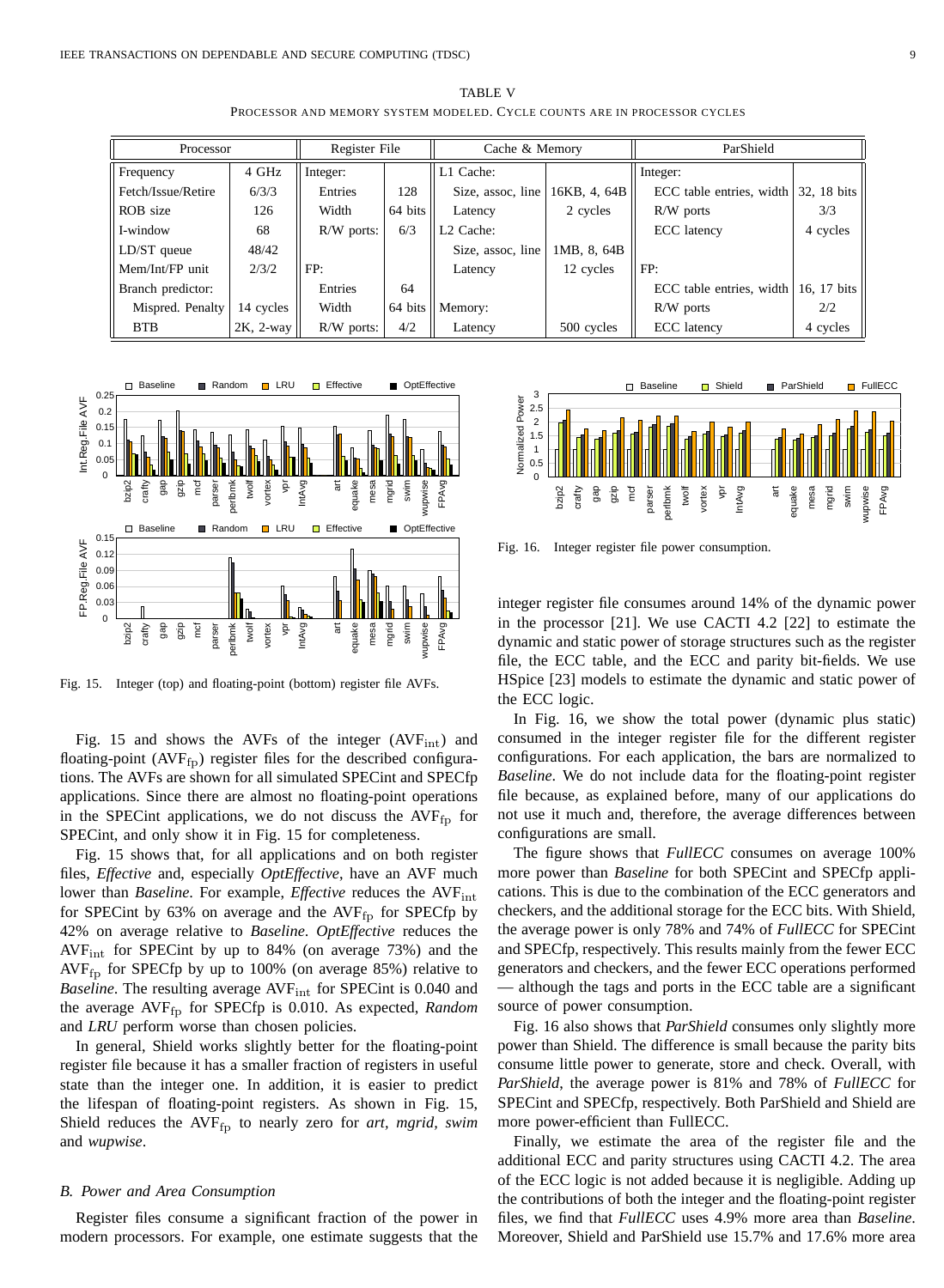

Fig. 17. Impact of the number of ECC table ports on the IPC.



Fig. 18. Impact of the number of ECC table ports on the integer register file AVF.



Fig. 19. Impact of the ECC table size on the integer register file AVF.

than *FullECC*, respectively. This area increase is tolerable, given the power savings provided.

# *C. Sensitivity Analysis*

To gain insight into the operation of Shield, we examine the impact of the number of read and write ports in the ECC table. Fig. 17 and Fig. 18 show the IPC (Instructions Per Cycle) and the integer register file AVF, respectively, when we use  $x$  read ports and y write ports  $(xR, yW)$  in the ECC table. For each application, the bars are normalized to the (6R, 4W) configuration.

Fig. 17 shows that, as we go from  $(6R, 4W)$  — the same number of ports and type as in the integer register file — to  $(3R, 1)$ 3W) — our design choice — the IPCs remain constant. This is because Shield performs the ECC generation and checks off the critical path, queues requests when necessary, and leverages the slack given by the ROB. However, when we further reduce the number of read ports, performance suffers. With (2R, 3W), the average IPC decreases by 6.9% for SPECint and by 4.2% for SPECfp. With (1R, 3W), there is a 50% performance penalty because now the ECC table becomes a major bottleneck. **EXECUTE AREA CONFIRMATION EXECUTE FROM FIG. THE CONFIRMATION EXECUTE AREA CONFIRMATION EXECUTE AREA CONFIRMATION EXECUTE AREA CONFIRMATION EXECUTE AREA CONFIRMATION EXECUTE AREA CONFIRMATION EXECUTE AREA CO** 

Fig. 18 shows the impact of the number of ECC table ports on the AVF of the integer register file. With our design choice (3R, 3W), the AVF changes negligibly over (6R, 4W). With (2R, 3W) and (1R, 3W), however, the AVF increases noticeably.

Finally, Fig. 19 shows the impact of the ECC table size on the AVF of the integer register file. Our design choice has 32 entries.



Fig. 20. Breakdown of the types of register versions predicted.



Fig. 21. Average cumulative distribution of useful lifespan for Ultrashort, Short, and Long registers in SPECint.



Fig. 22. Comparing the AVF for different register lifespan prediction algorithms.

with useful state in SPECint and 17 in SPECfp. From Fig. 19, we see that a 16-entry ECC table has a high AVF. The 24-entry table is better, although it still has a 68% and 80% higher AVF than our chosen 32-entry configuration for SPECint and SPECfp, respectively. Using a larger 64-entry ECC table reduces the AVF further but at a very high hardware cost.

Overall, from this section and the previous one, we see that the 32-entry (3R, 3W) ECC table offers a good tradeoff between performance, AVF, and power.

## *D. Register Lifespan Prediction*

Finally, we examine the accuracy of the register lifespan predictor used in Shield (*OptEffective*). Fig. 20 shows the fraction of integer register versions that *OptEffective* predicts of each type, for both SPECint and SPECfp. We can see that, on average for SPECint, it predicts over 60% as Ultrashort and only 10% as Long. For SPECfp, the average fraction of Ultrashort predictions is over 80%. Fig. 21 shows the average cumulative distribution of the useful lifespan for the register versions predicted as Ultrashort, Short, and Long in SPECint. From the figure, we see that *OptEffective* correctly separates the three types of register versions. Indeed, most register versions predicted as Long have over 30 cycles of useful lifespan, while 95% of the register versions predicted as Ultrashort have less than 10 cycles of useful lifespan.

However, *OptEffective* does not possess oracle knowledge. Fig. 22 compares Shield's AVF using *OptEffective* and an oracle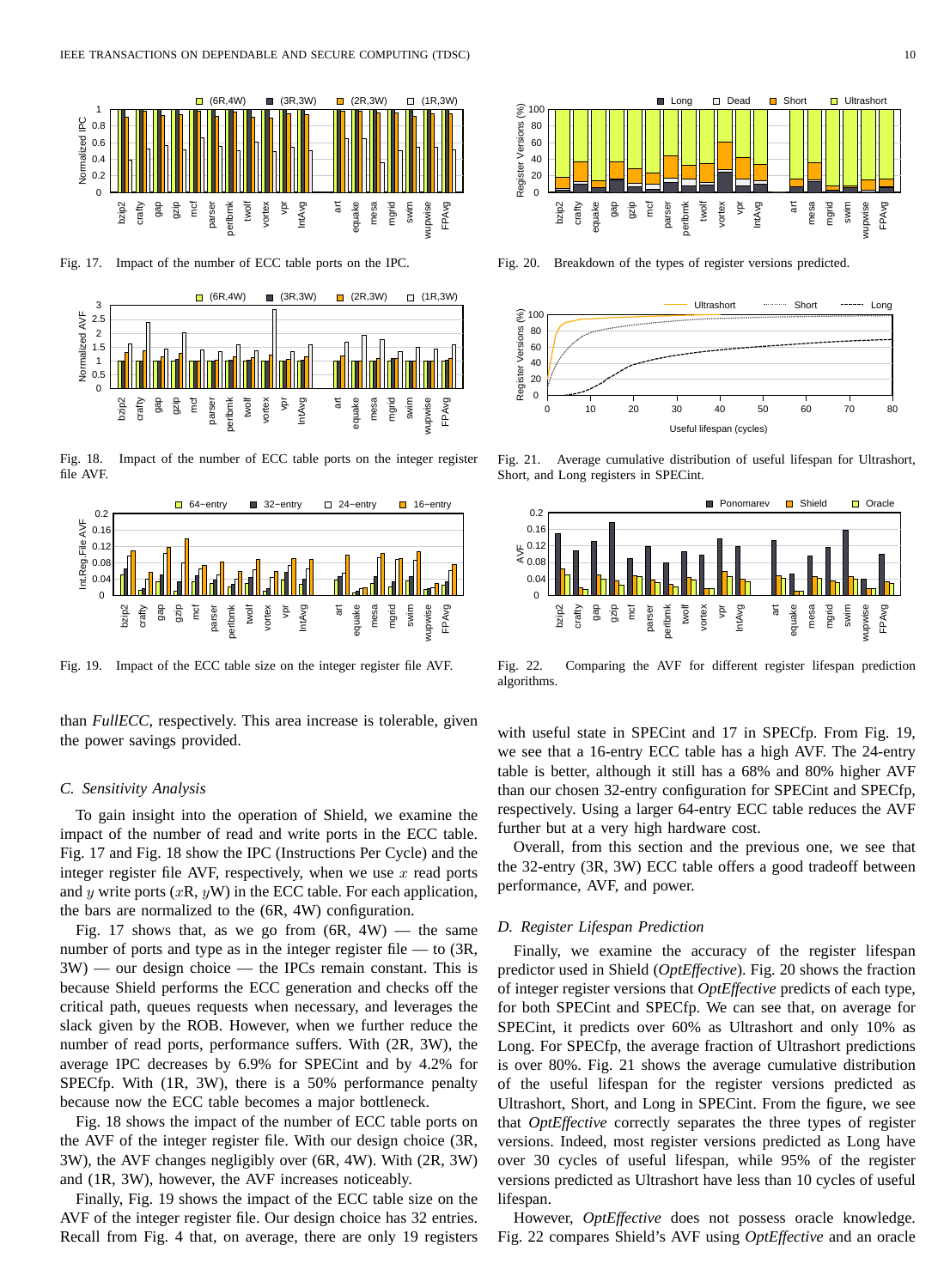algorithm (*Oracle*) for register lifespan prediction. For completeness, it also shows the AVF with Ponomarev *et al.*'s predictor (Section III-B). The figure shows that, on average, *OptEffective* is very close to *Oracle*. The difference in AVF largely results from the fact that, for some parts of the applications, there are more registers in useful state than entries in the ECC table.

# VIII. RELATED WORK

**Fully protected register files**. Traditional fault-tolerant designs protect the entire register file with parity or ECC. The IBM S/390 G5 [11] uses duplicated, lockstepped pipelines to ensure that only correct data updates the ECC-protected structure that stores the architectural state of the processor. The ERC32 [9] is a SPARC processor with parity-protected registers and buses that also performs program control flow, which imposes extra overhead. Like the ERC32, the Intel Montecito [10] also utilizes parity to protect the whole register file. Both the ERC32 and the Intel Montecito require software intervention to recover when a fault is detected. Our ParShield design uses parity to detect all single-bit errors, and the Shield concept to recover from most single-bit errors — by selectively protecting the register versions that contribute the most to the overall vulnerability of the register file. Processor performance is not affected. The result is a design with a very cost-effective tradeoff between DUE AVF and power.

**Partially protected register files**. Memik *et al.* [24] proposed the duplication of actively-used physical registers in unused register locations. While their approach can enhance reliability with minimal performance degradation, it can only detect errors, but not recover from them. Yan *et al.* [25] proposed using the compiler to assign the most vulnerable variables to a set of ECCprotected registers. ParShield does not need to re-compile the programs because it offers a hardware-only solution.

**Register lifetime analysis**. Lozano and Gao [26] used the compiler to identify short-lived variables and prevented their values from going to the register file, thus reducing register pressure. Sangireddy and Somani [27] reduced the access time to the register file by exploiting useless periods in the register lifetime. Ponomarev *et al.* [15] used a small dedicated register file to cache short-lived operands to reduce the energy consumption in the ROB and the architectural register file. ParShield differs from all these proposals in that it proposes a hardware scheme to distinguish between ultrashort-, short- and long-lived operands, and exploits the difference to enhance the register file reliability.

# IX. FUTURE WORK

The ParShield architecture described in this paper has focused on protecting the register file. However, other structures in the processor can also benefit from similar selective protection mechanisms. For example, the instruction window is a large structure that often holds unprotected instructions for long periods of time. Instead of protecting the entire instruction window, a ParShieldbased protection mechanism would prioritize protecting longlived instructions. Our future work includes studying the instruction window, load/store queue, and other processor structures that are amenable to the same protection scheme.

#### X. CONCLUSIONS

Register files are vulnerable to soft errors because they are large and contain architectural state. Registers often store data for long periods of time and are read frequently, which increases the probability of spreading a faulty datum. A cost-effective protection mechanism for soft errors in register files should have no performance impact, keep the remaining AVF to a small value, consume modest power, and use little area.

In this paper, we have proposed one such mechanism, namely the *ParShield* design. ParShield relies on the Shield concept, which selectively protects a subset of the registers by generating, storing, and checking the ECCs of only the most vulnerable registers while they have useful data. Shield reduces the AVF of the integer register file by an average of 73% to 0.040, and the AVF of the floating-point register file by an average of 85% to 0.010. ParShield extends Shield with a parity bit for all the registers and the re-use of the ECC circuitry for parity generation and checking as well. As a result, ParShield has no SDC AVF (all single-bit errors are detected), has a DUE AVF as low as Shield's AVF, and consumes on average only 81% and 78% of the power of a design with full ECC for the SPECint and SPECfp applications, respectively. Moreover, ParShield has no performance impact and little area requirements.

## ACKNOWLEDGMENT

The authors thank the anonymous reviewers and the members of the I-ACOMA group at the University of Illinois at Urbana-Champaign for their invaluable comments. Special thanks go to Brian Greskamp and Radu Teodorescu for their feedback on the paper.

#### **REFERENCES**

- [1] E. Czeck and D. Siewiorek, "Effects of Transient Gate-level Faults on Program Behavior," in *International Symposium on Fault-Tolerant Computing*, June 1990.
- [2] W. McKee, H. McAdams, E. Smith, J. McPherson, J. Janzen, J. Ondrusek, A. Hyslop, D. Russell, R. Coy, D. Bergman, N. Nguyen, T. Aton, L. Block, and V. Huynh, "Cosmic Ray Neutron Induced Upsets as a Major Contributor to the Soft Error Rate of Current and Future Generation DRAMs," *1996 IEEE Annual International Reliability Physics*, 1996.
- [3] J. F. Ziegler, H. W. Curtis, H. P. Muhlfeld, C. J. Montrose, and B. Chin, "IBM Experiments in Soft Fails in Computer Electronics (1978-1994)," *IBM J. Res. Dev.*, 1996.
- [4] N. J. Wang, J. Quek, T. M. Rafacz, and S. J. Patel, "Characterizing the effects of transient faults on a high-performance processor pipeline," in *DSN '04: Proceedings of the 2004 International Conference on Dependable Systems and Networks (DSN'04)*. Washington, DC, USA: IEEE Computer Society, 2004, p. 61.
- [5] S. Kim and A. K. Somani, "Area Efficient Architectures for Information Integrity in Cache Memories," in *International Symposium on Computer Architecture*, 1999.
- [6] J. Ray, J. C. Hoe, and B. Falsafi, "Dual Use of Superscalar Datapath for Transient-fault Detection and Recovery," in *International Symposium on Microarchitecture*, 2001.
- [7] P. Shivakumar, M. Kistler, S. Keckler, D. Burger, and L. Alvisi, "Modeling the Effect of Technology Trends on the Soft Error Rate of Combinational Logic," in *International Conference on Dependable Systems and Networks*, 2002.
- [8] C. Weaver, J. Emer, S. Mukherjee, and S. Reinhardt, "Techniques to Reduce the Soft Error Rate of a High-Performance Microprocessor," in *International Symposium on Computer Architecture*, 2004.
- [9] J. Gaisler, "Evaluation of a 32-bit Microprocessor with Built-In Concurrent Error-Detection," in *International Symposium on Fault-Tolerant Computing*, 1997.
- [10] C. McNairy and R. Bhatia, "Montecito: A Dual-Core, Dual-Thread Itanium Processor," *IEEE Micro*, 2005.
- [11] T. Slegel, I. Averill, R.M., M. Check, B. Giamei, B. Krumm, C. Krygowski, W. Li, J. Liptay, J. MacDougall, T. McPherson, J. Navarro, E. Schwarz, K. Shum, and C. Webb, "IBM's S/390 G5 Microprocessor Design," *IEEE Micro*, vol. 19, 1999.